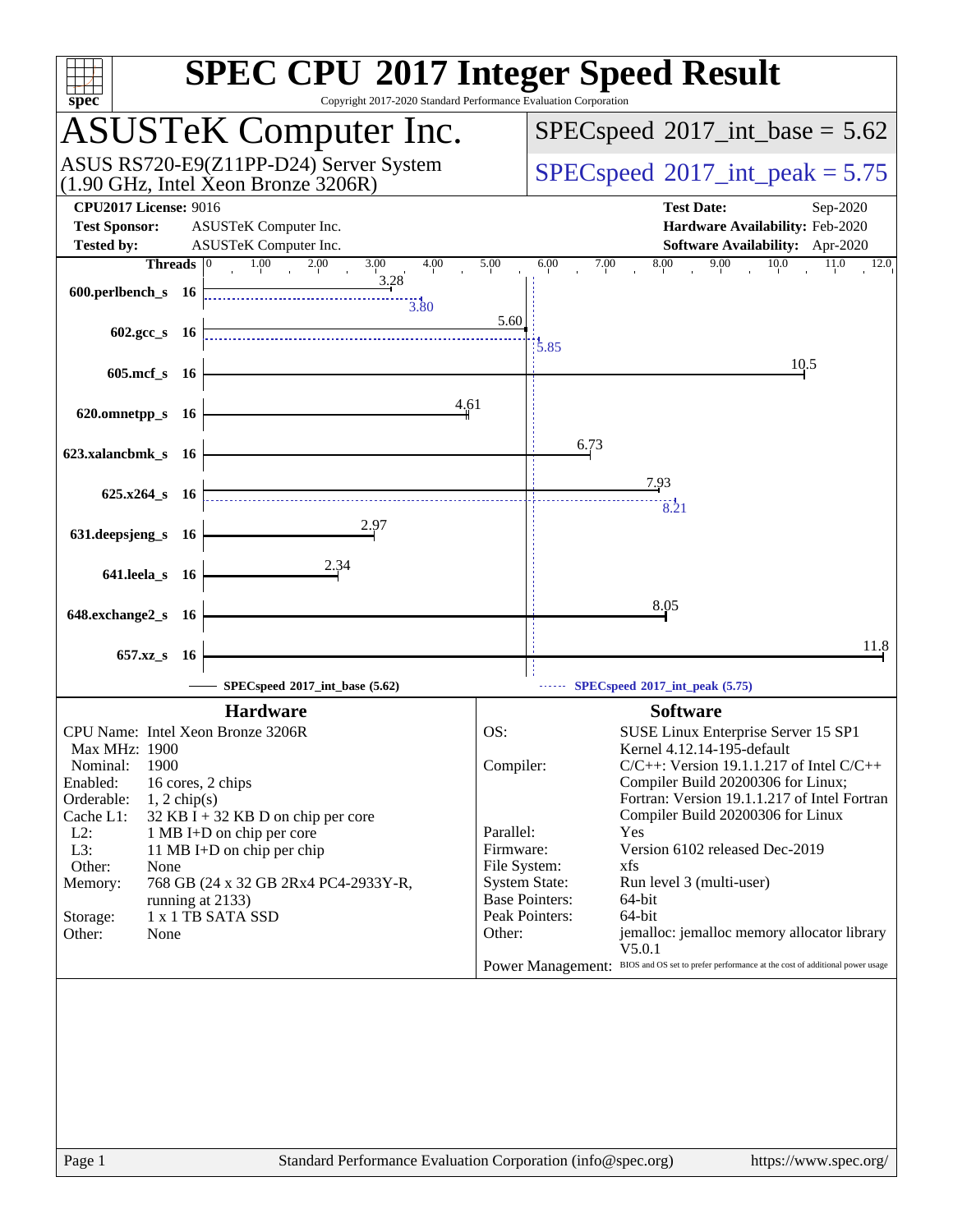

Copyright 2017-2020 Standard Performance Evaluation Corporation

## ASUSTeK Computer Inc.

ASUS RS720-E9(Z11PP-D24) Server System  $(1.90 \text{ GHz}, \text{ Intel Xeon Bronze } 3206\text{R})$   $\left| \text{ SPECspeed} \text{ }^{\circ}\text{2017\_int\_peak} = 5.75 \right|$  $\left| \text{ SPECspeed} \text{ }^{\circ}\text{2017\_int\_peak} = 5.75 \right|$  $\left| \text{ SPECspeed} \text{ }^{\circ}\text{2017\_int\_peak} = 5.75 \right|$ 

 $SPECspeed^{\circ}2017\_int\_base = 5.62$  $SPECspeed^{\circ}2017\_int\_base = 5.62$ 

**[Test Sponsor:](http://www.spec.org/auto/cpu2017/Docs/result-fields.html#TestSponsor)** ASUSTeK Computer Inc. **[Hardware Availability:](http://www.spec.org/auto/cpu2017/Docs/result-fields.html#HardwareAvailability)** Feb-2020

**[CPU2017 License:](http://www.spec.org/auto/cpu2017/Docs/result-fields.html#CPU2017License)** 9016 **[Test Date:](http://www.spec.org/auto/cpu2017/Docs/result-fields.html#TestDate)** Sep-2020 **[Tested by:](http://www.spec.org/auto/cpu2017/Docs/result-fields.html#Testedby)** ASUSTeK Computer Inc. **[Software Availability:](http://www.spec.org/auto/cpu2017/Docs/result-fields.html#SoftwareAvailability)** Apr-2020

#### **[Results Table](http://www.spec.org/auto/cpu2017/Docs/result-fields.html#ResultsTable)**

|                                     | <b>Base</b>    |                |       |                |       | <b>Peak</b>    |       |                |                |              |                |              |                |              |
|-------------------------------------|----------------|----------------|-------|----------------|-------|----------------|-------|----------------|----------------|--------------|----------------|--------------|----------------|--------------|
| <b>Benchmark</b>                    | <b>Threads</b> | <b>Seconds</b> | Ratio | <b>Seconds</b> | Ratio | <b>Seconds</b> | Ratio | <b>Threads</b> | <b>Seconds</b> | <b>Ratio</b> | <b>Seconds</b> | <b>Ratio</b> | <b>Seconds</b> | <b>Ratio</b> |
| $600.$ perlbench $\mathsf{S}$       | 16             | 546            | 3.25  | 542            | 3.28  | 541            | 3.28  | 16             | 469            | 3.79         | 467            | 3.80         | 467            | 3.80         |
| $602.\text{gcc}\_\text{s}$          | 16             | 707            | 5.63  | 711            | 5.60  | 712            | 5.59  | 16             | 681            | 5.85         | 683            | 5.83         | 681            | 5.85         |
| $605$ .mcf s                        | 16             | 451            | 10.5  | 452            | 10.5  | 452            | 10.4  | 16             | 451            | 10.5         | 452            | 10.5         | 452            | 10.4         |
| 620.omnetpp_s                       | 16             | 356            | 4.58  | 353            | 4.61  | 353            | 4.62  | 16             | 356            | 4.58         | 353            | 4.61         | 353            | 4.62         |
| 623.xalancbmk s                     | 16             | 210            | 6.73  | 211            | 6.73  | 210            | 6.73  | 16             | 210            | 6.73         | 211            | 6.73         | 210            | 6.73         |
| 625.x264 s                          | 16             | 222            | 7.93  | 222            | 7.93  | 223            | 7.92  | 16             | 215            | 8.21         | 215            | 8.21         | 215            | 8.22         |
| 631.deepsjeng_s                     | 16             | 482            | 2.97  | 482            | 2.98  | 482            | 2.97  | 16             | 482            | 2.97         | 482            | 2.98         | 482            | 2.97         |
| 641.leela s                         | 16             | 729            | 2.34  | 729            | 2.34  | 729            | 2.34  | 16             | 729            | 2.34         | 729            | 2.34         | 729            | 2.34         |
| 648.exchange2_s                     | 16             | 365            | 8.06  | 365            | 8.05  | 366            | 8.04  | 16             | 365            | 8.06         | 365            | 8.05         | 366            | 8.04         |
| $657.xz$ s                          | 16             | 522            | 11.8  | 523            | 11.8  | 522            | 11.8  | 16             | 522            | <b>11.8</b>  | 523            | 11.8         | 522            | 11.8         |
| $SPECspeed*2017$ int base =<br>5.62 |                |                |       |                |       |                |       |                |                |              |                |              |                |              |

**[SPECspeed](http://www.spec.org/auto/cpu2017/Docs/result-fields.html#SPECspeed2017intpeak)[2017\\_int\\_peak =](http://www.spec.org/auto/cpu2017/Docs/result-fields.html#SPECspeed2017intpeak) 5.75**

Results appear in the [order in which they were run.](http://www.spec.org/auto/cpu2017/Docs/result-fields.html#RunOrder) Bold underlined text [indicates a median measurement](http://www.spec.org/auto/cpu2017/Docs/result-fields.html#Median).

### **[Compiler Notes](http://www.spec.org/auto/cpu2017/Docs/result-fields.html#CompilerNotes)**

The inconsistent Compiler version information under Compiler Version section is due to a discrepancy in Intel Compiler. The correct version of C/C++ compiler is: Version 19.1.1.217 Build 20200306 Compiler for Linux The correct version of Fortran compiler is: Version 19.1.1.217 Build 20200306 Compiler for Linux

#### **[Operating System Notes](http://www.spec.org/auto/cpu2017/Docs/result-fields.html#OperatingSystemNotes)**

 Stack size set to unlimited using "ulimit -s unlimited" OS set to performance mode via cpupower frequency-set -g performance

#### **[Environment Variables Notes](http://www.spec.org/auto/cpu2017/Docs/result-fields.html#EnvironmentVariablesNotes)**

```
Environment variables set by runcpu before the start of the run:
KMP AFFINITY = "granularity=fine, scatter"
LD_LIBRARY_PATH = "/191u1/lib/intel64:/191u1/je5.0.1-64"
MALLOC_CONF = "retain:true"
OMP_STACKSIZE = "192M"
```
#### **[General Notes](http://www.spec.org/auto/cpu2017/Docs/result-fields.html#GeneralNotes)**

 Binaries compiled on a system with 1x Intel Core i9-7980XE CPU + 64GB RAM memory using Redhat Enterprise Linux 8.0 Transparent Huge Pages enabled by default Prior to runcpu invocation Filesystem page cache synced and cleared with:

**(Continued on next page)**

| 'age |  |
|------|--|
|      |  |

Page 2 Standard Performance Evaluation Corporation [\(info@spec.org\)](mailto:info@spec.org) <https://www.spec.org/>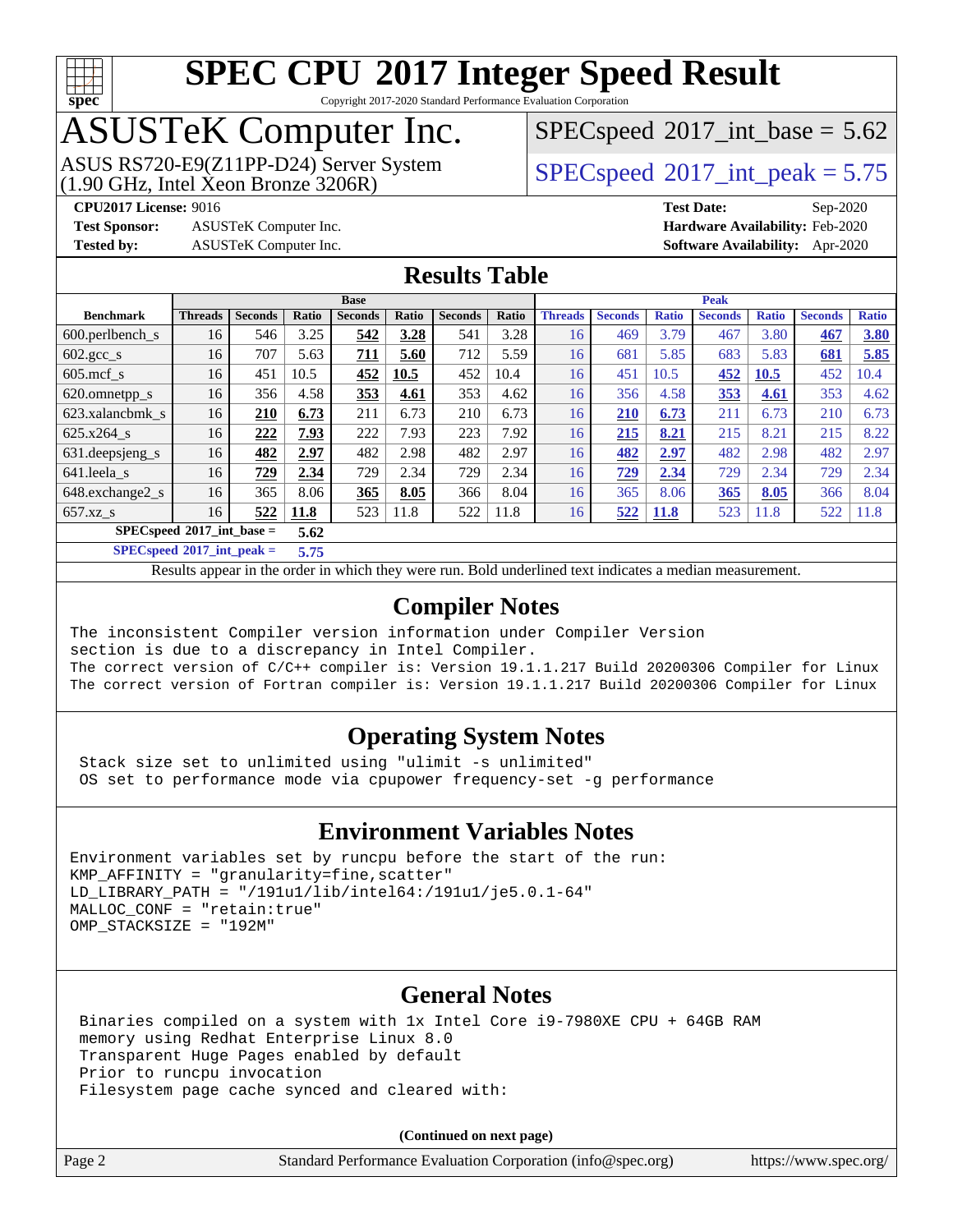

Copyright 2017-2020 Standard Performance Evaluation Corporation

## ASUSTeK Computer Inc.

(1.90 GHz, Intel Xeon Bronze 3206R) ASUS RS720-E9(Z11PP-D24) Server System  $SPECspeed@2017$  $SPECspeed@2017$  int\_peak = 5.75

 $SPECspeed^{\circ}2017\_int\_base = 5.62$  $SPECspeed^{\circ}2017\_int\_base = 5.62$ 

**[Test Sponsor:](http://www.spec.org/auto/cpu2017/Docs/result-fields.html#TestSponsor)** ASUSTeK Computer Inc. **[Hardware Availability:](http://www.spec.org/auto/cpu2017/Docs/result-fields.html#HardwareAvailability)** Feb-2020 **[Tested by:](http://www.spec.org/auto/cpu2017/Docs/result-fields.html#Testedby)** ASUSTeK Computer Inc. **[Software Availability:](http://www.spec.org/auto/cpu2017/Docs/result-fields.html#SoftwareAvailability)** Apr-2020

**[CPU2017 License:](http://www.spec.org/auto/cpu2017/Docs/result-fields.html#CPU2017License)** 9016 **[Test Date:](http://www.spec.org/auto/cpu2017/Docs/result-fields.html#TestDate)** Sep-2020

#### **[General Notes \(Continued\)](http://www.spec.org/auto/cpu2017/Docs/result-fields.html#GeneralNotes)**

sync; echo 3> /proc/sys/vm/drop\_caches NA: The test sponsor attests, as of date of publication, that CVE-2017-5754 (Meltdown) is mitigated in the system as tested and documented. Yes: The test sponsor attests, as of date of publication, that CVE-2017-5753 (Spectre variant 1) is mitigated in the system as tested and documented. Yes: The test sponsor attests, as of date of publication, that CVE-2017-5715 (Spectre variant 2) is mitigated in the system as tested and documented.

The jemalloc library was configured and built at default for 32bit (i686) and 64bit (x86\_64) targets; built with the RedHat Enterprise 7.5, and the system compiler gcc 4.8.5; sources available from jemalloc.net or <https://github.com/jemalloc/jemalloc/releases>

#### **[Platform Notes](http://www.spec.org/auto/cpu2017/Docs/result-fields.html#PlatformNotes)**

BIOS Configuration: VT-d = Disabled Patrol Scrub = Disabled ENERGY\_PERF\_BIAS\_CFG mode = performance CSM Support = Disabled Engine Boost = Level3(Max) LLC dead line allc = Disabled SR-IOV Support = Disabled

 Sysinfo program /191u1/bin/sysinfo Rev: r6365 of 2019-08-21 295195f888a3d7edb1e6e46a485a0011 running on linux-628j Mon Sep 21 18:55:22 2020

 SUT (System Under Test) info as seen by some common utilities. For more information on this section, see <https://www.spec.org/cpu2017/Docs/config.html#sysinfo>

 From /proc/cpuinfo model name : Intel(R) Xeon(R) Bronze 3206R CPU @ 1.90GHz 2 "physical id"s (chips) 16 "processors" cores, siblings (Caution: counting these is hw and system dependent. The following excerpts from /proc/cpuinfo might not be reliable. Use with caution.) cpu cores : 8 siblings : 8 physical 0: cores 0 1 2 3 4 5 6 7 physical 1: cores 0 1 2 3 4 5 6 7

**(Continued on next page)**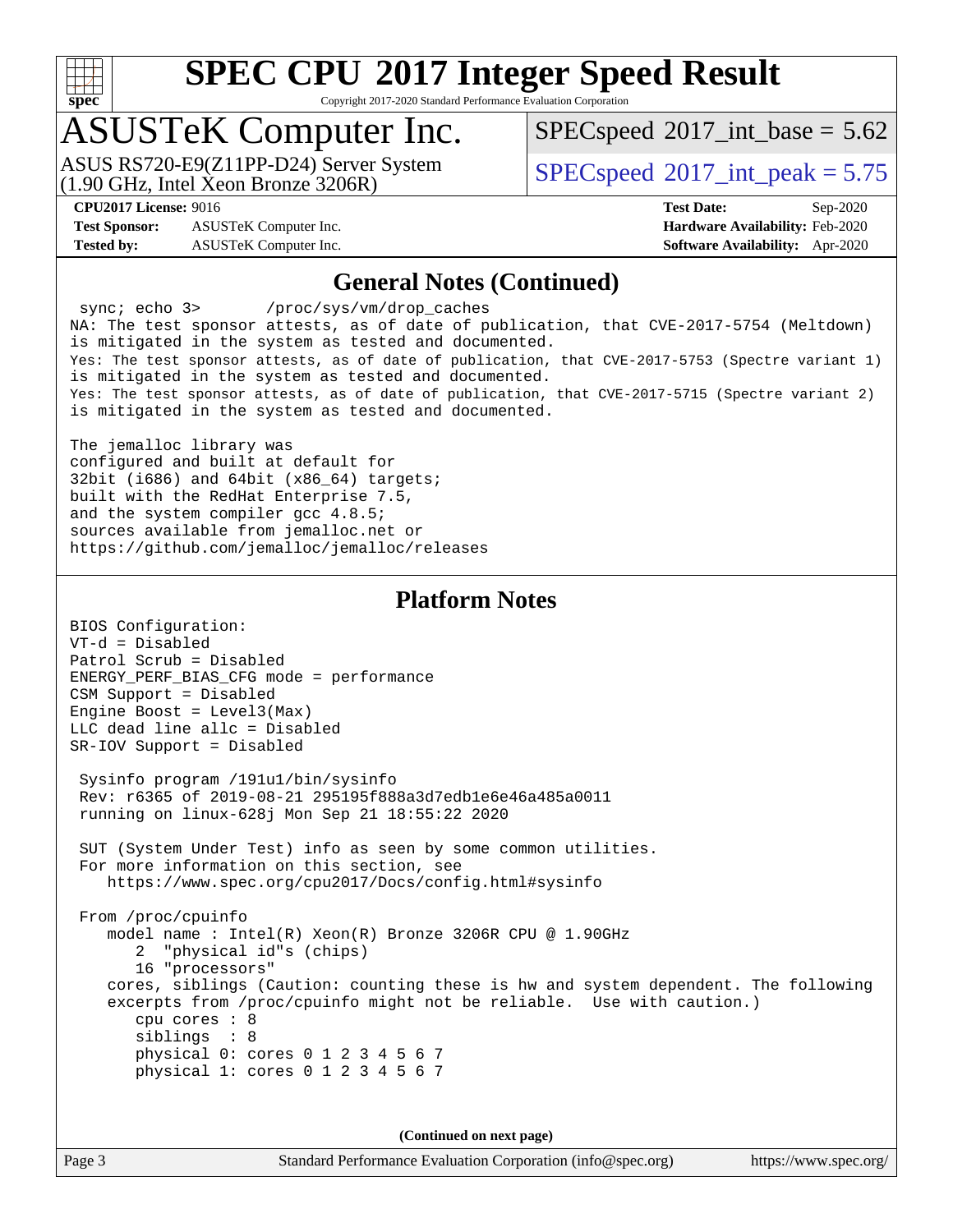

Copyright 2017-2020 Standard Performance Evaluation Corporation

## ASUSTeK Computer Inc.

ASUS RS720-E9(Z11PP-D24) Server System<br>(1.90 GHz, Intel Xeon Bronze 3206R)

 $SPEC speed$ <sup>®</sup> $2017$ \_int\_base = 5.62

 $SPECspeed^{\circ}2017\_int\_peak = 5.75$  $SPECspeed^{\circ}2017\_int\_peak = 5.75$ 

**[Test Sponsor:](http://www.spec.org/auto/cpu2017/Docs/result-fields.html#TestSponsor)** ASUSTeK Computer Inc. **[Hardware Availability:](http://www.spec.org/auto/cpu2017/Docs/result-fields.html#HardwareAvailability)** Feb-2020 **[Tested by:](http://www.spec.org/auto/cpu2017/Docs/result-fields.html#Testedby)** ASUSTeK Computer Inc. **[Software Availability:](http://www.spec.org/auto/cpu2017/Docs/result-fields.html#SoftwareAvailability)** Apr-2020

**[CPU2017 License:](http://www.spec.org/auto/cpu2017/Docs/result-fields.html#CPU2017License)** 9016 **[Test Date:](http://www.spec.org/auto/cpu2017/Docs/result-fields.html#TestDate)** Sep-2020

#### **[Platform Notes \(Continued\)](http://www.spec.org/auto/cpu2017/Docs/result-fields.html#PlatformNotes)**

| From 1scpu:                  |                                                                                                                                        |                                                                                      |  |  |  |  |  |
|------------------------------|----------------------------------------------------------------------------------------------------------------------------------------|--------------------------------------------------------------------------------------|--|--|--|--|--|
| Architecture:                | x86 64                                                                                                                                 |                                                                                      |  |  |  |  |  |
| $CPU$ op-mode( $s$ ):        |                                                                                                                                        | $32$ -bit, $64$ -bit                                                                 |  |  |  |  |  |
| Byte Order:                  | Little Endian                                                                                                                          |                                                                                      |  |  |  |  |  |
| Address sizes:               |                                                                                                                                        | 46 bits physical, 48 bits virtual                                                    |  |  |  |  |  |
| CPU(s):                      | 16                                                                                                                                     |                                                                                      |  |  |  |  |  |
|                              | On-line CPU(s) list: $0-15$                                                                                                            |                                                                                      |  |  |  |  |  |
| Thread(s) per core:          | 1                                                                                                                                      |                                                                                      |  |  |  |  |  |
| Core(s) per socket:          | 8                                                                                                                                      |                                                                                      |  |  |  |  |  |
| Socket(s):                   | 2                                                                                                                                      |                                                                                      |  |  |  |  |  |
| NUMA $node(s):$              | $\overline{a}$                                                                                                                         |                                                                                      |  |  |  |  |  |
| Vendor ID:                   | GenuineIntel                                                                                                                           |                                                                                      |  |  |  |  |  |
| CPU family:                  | 6                                                                                                                                      |                                                                                      |  |  |  |  |  |
| Model:                       | 85                                                                                                                                     |                                                                                      |  |  |  |  |  |
| Model name:                  |                                                                                                                                        | $Intel(R) Xeon(R) Bronze 3206R CPU @ 1.90GHz$                                        |  |  |  |  |  |
| Stepping:                    | 7                                                                                                                                      |                                                                                      |  |  |  |  |  |
| CPU MHz:                     | 1900.000                                                                                                                               |                                                                                      |  |  |  |  |  |
| CPU max MHz:                 | 1900.0000                                                                                                                              |                                                                                      |  |  |  |  |  |
| CPU min MHz:                 | 1000.0000                                                                                                                              |                                                                                      |  |  |  |  |  |
| BogoMIPS:                    | 3800.00                                                                                                                                |                                                                                      |  |  |  |  |  |
| Virtualization:              | $VT - x$                                                                                                                               |                                                                                      |  |  |  |  |  |
| L1d cache:                   | 32K                                                                                                                                    |                                                                                      |  |  |  |  |  |
| Lli cache:                   | 32K                                                                                                                                    |                                                                                      |  |  |  |  |  |
| $L2$ cache:                  | 1024K                                                                                                                                  |                                                                                      |  |  |  |  |  |
| L3 cache:                    | 11264K                                                                                                                                 |                                                                                      |  |  |  |  |  |
| NUMA $node0$ $CPU(s):$       | $0 - 7$                                                                                                                                |                                                                                      |  |  |  |  |  |
| NUMA nodel CPU(s):           | $8 - 15$                                                                                                                               |                                                                                      |  |  |  |  |  |
| Flagg:                       |                                                                                                                                        | fpu vme de pse tsc msr pae mce cx8 apic sep mtrr pge mca cmov                        |  |  |  |  |  |
|                              |                                                                                                                                        | pat pse36 clflush dts acpi mmx fxsr sse sse2 ss ht tm pbe syscall nx pdpelgb rdtscp  |  |  |  |  |  |
|                              |                                                                                                                                        | lm constant_tsc art arch_perfmon pebs bts rep_good nopl xtopology nonstop_tsc cpuid  |  |  |  |  |  |
|                              |                                                                                                                                        | aperfmperf pni pclmulqdq dtes64 monitor ds_cpl vmx smx est tm2 ssse3 sdbg fma cx16   |  |  |  |  |  |
|                              |                                                                                                                                        | xtpr pdcm pcid dca sse4_1 sse4_2 x2apic movbe popcnt tsc_deadline_timer aes xsave    |  |  |  |  |  |
|                              |                                                                                                                                        | avx f16c rdrand lahf_lm abm 3dnowprefetch cpuid_fault epb cat_13 cdp_13              |  |  |  |  |  |
|                              |                                                                                                                                        | invpcid_single intel_ppin ssbd mba ibrs ibpb stibp ibrs_enhanced tpr_shadow vnmi     |  |  |  |  |  |
|                              |                                                                                                                                        | flexpriority ept vpid fsgsbase tsc_adjust bmil hle avx2 smep bmi2 erms invpcid rtm   |  |  |  |  |  |
|                              |                                                                                                                                        | cqm mpx rdt_a avx512f avx512dq rdseed adx smap clflushopt clwb intel_pt avx512cd     |  |  |  |  |  |
|                              |                                                                                                                                        | avx512bw avx512vl xsaveopt xsavec xgetbvl xsaves cqm_llc cqm_occup_llc cqm_mbm_total |  |  |  |  |  |
|                              | cqm_mbm_local dtherm arat pln pts hwp hwp_act_window hwp_epp hwp_pkg_req pku ospke<br>avx512_vnni md_clear flush_l1d arch_capabilities |                                                                                      |  |  |  |  |  |
|                              |                                                                                                                                        |                                                                                      |  |  |  |  |  |
| /proc/cpuinfo cache data     |                                                                                                                                        |                                                                                      |  |  |  |  |  |
| cache size : 11264 KB        |                                                                                                                                        |                                                                                      |  |  |  |  |  |
|                              |                                                                                                                                        |                                                                                      |  |  |  |  |  |
|                              |                                                                                                                                        | From numactl --hardware WARNING: a numactl 'node' might or might not correspond to a |  |  |  |  |  |
| physical chip.               |                                                                                                                                        |                                                                                      |  |  |  |  |  |
| available: 2 nodes (0-1)     |                                                                                                                                        |                                                                                      |  |  |  |  |  |
| node 0 cpus: 0 1 2 3 4 5 6 7 |                                                                                                                                        |                                                                                      |  |  |  |  |  |
|                              |                                                                                                                                        |                                                                                      |  |  |  |  |  |
|                              |                                                                                                                                        | (Continued on next page)                                                             |  |  |  |  |  |
|                              |                                                                                                                                        |                                                                                      |  |  |  |  |  |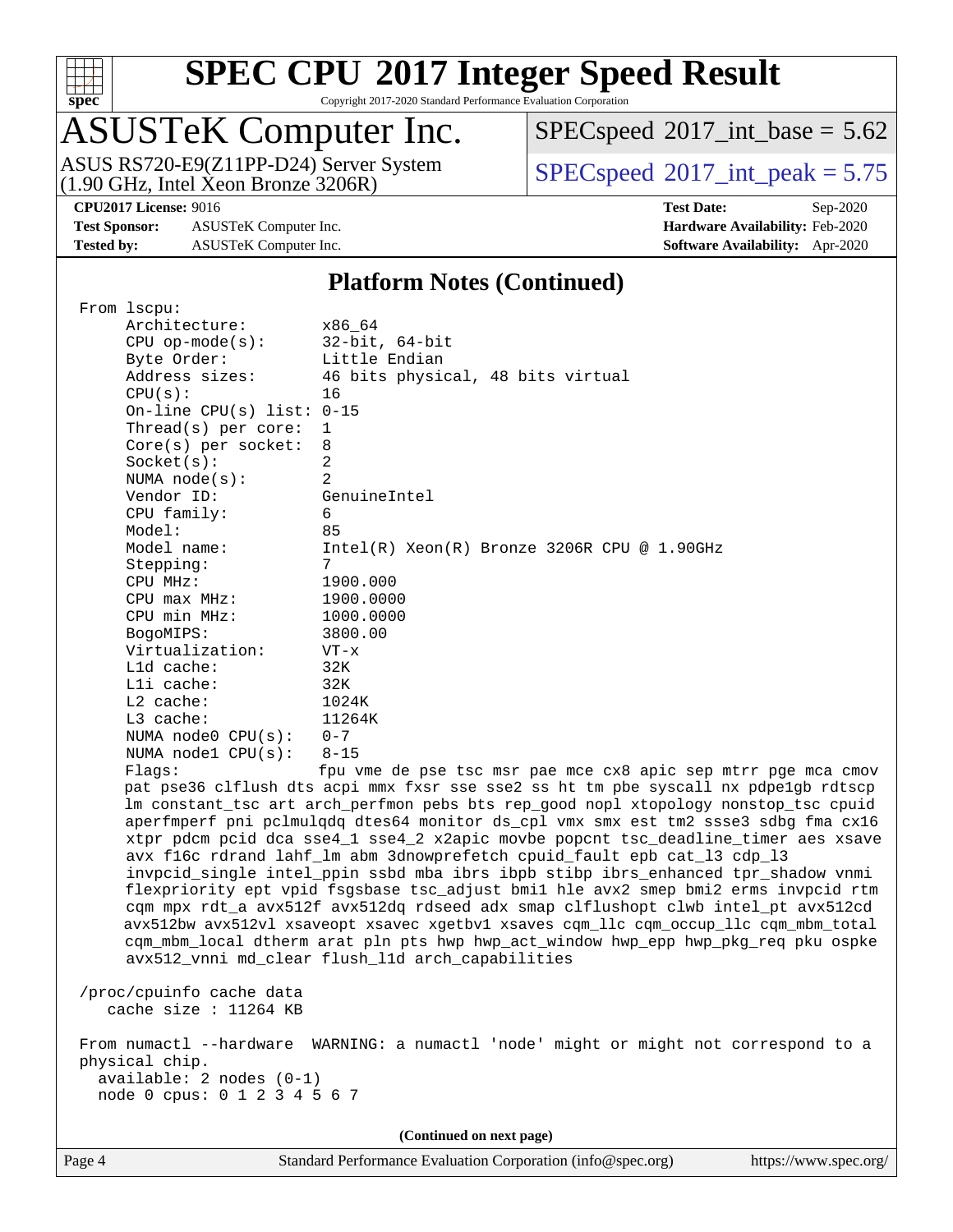

Copyright 2017-2020 Standard Performance Evaluation Corporation

## ASUSTeK Computer Inc.

 $(1.90 \text{ GHz}, \text{Intel } \hat{\text{X}}$ eon Bronze 3206R) ASUS RS720-E9(Z11PP-D24) Server System  $SPECspeed@2017$  $SPECspeed@2017$  int\_peak = 5.75

 $SPECspeed^{\circ}2017\_int\_base = 5.62$  $SPECspeed^{\circ}2017\_int\_base = 5.62$ 

**[Test Sponsor:](http://www.spec.org/auto/cpu2017/Docs/result-fields.html#TestSponsor)** ASUSTeK Computer Inc. **[Hardware Availability:](http://www.spec.org/auto/cpu2017/Docs/result-fields.html#HardwareAvailability)** Feb-2020 **[Tested by:](http://www.spec.org/auto/cpu2017/Docs/result-fields.html#Testedby)** ASUSTeK Computer Inc. **[Software Availability:](http://www.spec.org/auto/cpu2017/Docs/result-fields.html#SoftwareAvailability)** Apr-2020

**[CPU2017 License:](http://www.spec.org/auto/cpu2017/Docs/result-fields.html#CPU2017License)** 9016 **[Test Date:](http://www.spec.org/auto/cpu2017/Docs/result-fields.html#TestDate)** Sep-2020

#### **[Platform Notes \(Continued\)](http://www.spec.org/auto/cpu2017/Docs/result-fields.html#PlatformNotes)**

 node 0 size: 385617 MB node 0 free: 385121 MB node 1 cpus: 8 9 10 11 12 13 14 15 node 1 size: 387040 MB node 1 free: 386662 MB node distances: node 0 1 0: 10 21 1: 21 10 From /proc/meminfo MemTotal: 791201828 kB HugePages\_Total: 0 Hugepagesize: 2048 kB From /etc/\*release\* /etc/\*version\* os-release: NAME="SLES" VERSION="15-SP1" VERSION\_ID="15.1" PRETTY\_NAME="SUSE Linux Enterprise Server 15 SP1" ID="sles" ID\_LIKE="suse" ANSI\_COLOR="0;32" CPE\_NAME="cpe:/o:suse:sles:15:sp1" uname -a: Linux linux-628j 4.12.14-195-default #1 SMP Tue May 7 10:55:11 UTC 2019 (8fba516) x86\_64 x86\_64 x86\_64 GNU/Linux Kernel self-reported vulnerability status: CVE-2018-3620 (L1 Terminal Fault): Not affected Microarchitectural Data Sampling: Not affected CVE-2017-5754 (Meltdown): Not affected CVE-2018-3639 (Speculative Store Bypass): Mitigation: Speculative Store Bypass disabled via prctl and seccomp CVE-2017-5753 (Spectre variant 1): Mitigation: \_\_user pointer sanitization CVE-2017-5715 (Spectre variant 2): Mitigation: Enhanced IBRS, IBPB: conditional, RSB filling run-level 3 Sep 21 18:52 SPEC is set to: /191u1 Filesystem Type Size Used Avail Use% Mounted on /dev/sda4 xfs 932G 52G 881G 6% / **(Continued on next page)**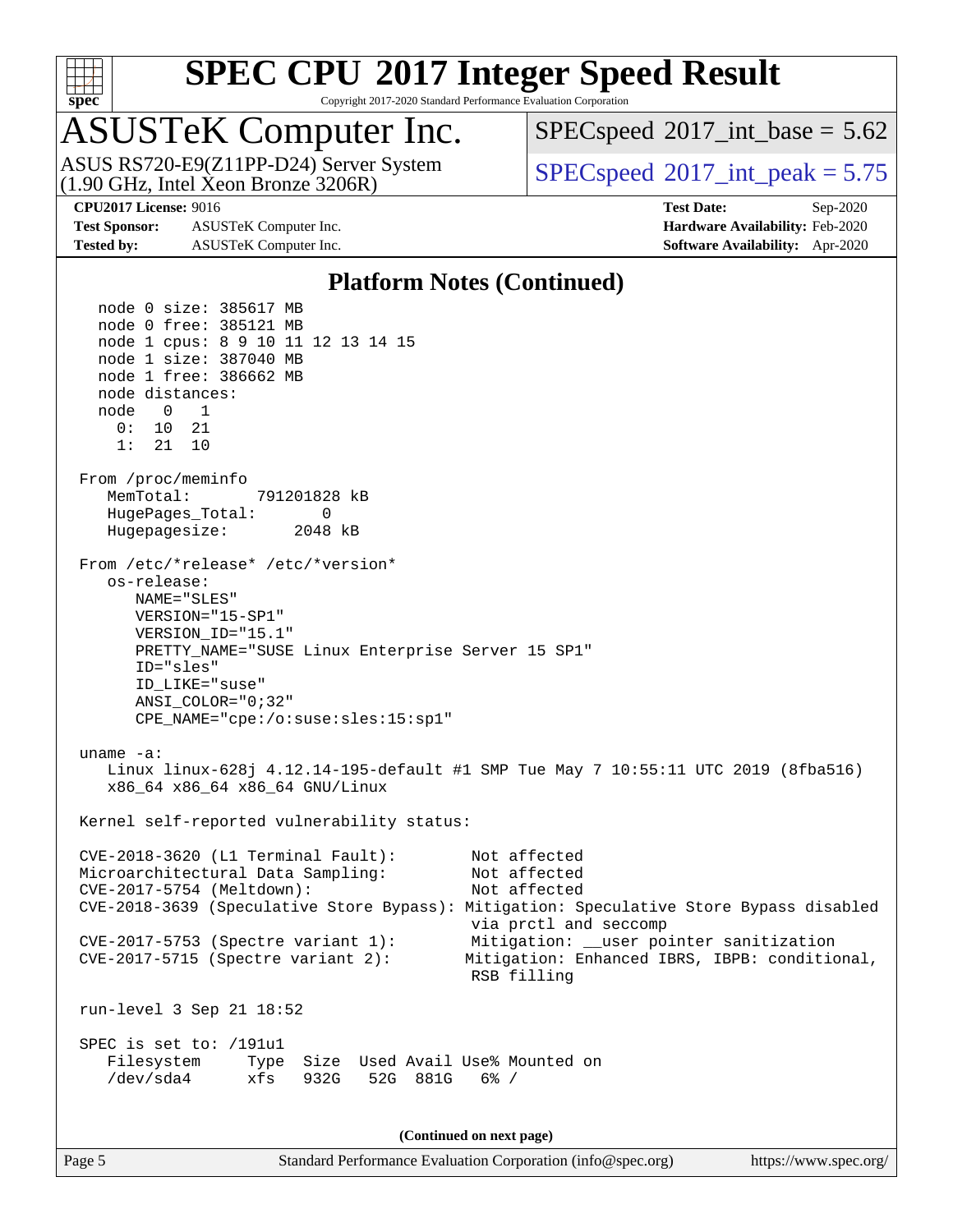

Copyright 2017-2020 Standard Performance Evaluation Corporation

## ASUSTeK Computer Inc.

(1.90 GHz, Intel Xeon Bronze 3206R) ASUS RS720-E9(Z11PP-D24) Server System  $SPECspeed@2017$  $SPECspeed@2017$  int\_peak = 5.75

 $SPECspeed^{\circ}2017\_int\_base = 5.62$  $SPECspeed^{\circ}2017\_int\_base = 5.62$ 

**[Test Sponsor:](http://www.spec.org/auto/cpu2017/Docs/result-fields.html#TestSponsor)** ASUSTeK Computer Inc. **[Hardware Availability:](http://www.spec.org/auto/cpu2017/Docs/result-fields.html#HardwareAvailability)** Feb-2020 **[Tested by:](http://www.spec.org/auto/cpu2017/Docs/result-fields.html#Testedby)** ASUSTeK Computer Inc. **[Software Availability:](http://www.spec.org/auto/cpu2017/Docs/result-fields.html#SoftwareAvailability)** Apr-2020

**[CPU2017 License:](http://www.spec.org/auto/cpu2017/Docs/result-fields.html#CPU2017License)** 9016 **[Test Date:](http://www.spec.org/auto/cpu2017/Docs/result-fields.html#TestDate)** Sep-2020

#### **[Platform Notes \(Continued\)](http://www.spec.org/auto/cpu2017/Docs/result-fields.html#PlatformNotes)**

 From /sys/devices/virtual/dmi/id BIOS: American Megatrends Inc. 6102 12/05/2019 Vendor: ASUSTeK COMPUTER INC. Product: Z11PP-D24 Series Product Family: Server Serial: System Serial Number

 Additional information from dmidecode follows. WARNING: Use caution when you interpret this section. The 'dmidecode' program reads system data which is "intended to allow hardware to be accurately determined", but the intent may not be met, as there are frequent changes to hardware, firmware, and the "DMTF SMBIOS" standard. Memory:

24x Samsung M393A4K40CB2-CVF 32 GB 2 rank 2933

(End of data from sysinfo program)

#### **[Compiler Version Notes](http://www.spec.org/auto/cpu2017/Docs/result-fields.html#CompilerVersionNotes)**

Page 6 Standard Performance Evaluation Corporation [\(info@spec.org\)](mailto:info@spec.org) <https://www.spec.org/> ============================================================================== C | 600.perlbench\_s(base) 602.gcc\_s(base, peak) 605.mcf\_s(base, peak) | 625.x264\_s(base, peak) 657.xz\_s(base, peak) ------------------------------------------------------------------------------ Intel(R) C Compiler for applications running on Intel(R) 64, Version 2021.1 NextGen Build 20200304 Copyright (C) 1985-2020 Intel Corporation. All rights reserved. ------------------------------------------------------------------------------ ============================================================================== C | 600.perlbench\_s(peak) ------------------------------------------------------------------------------ Intel(R) C Intel(R) 64 Compiler for applications running on Intel(R) 64, Version 19.1.1.217 Build 20200306 Copyright (C) 1985-2020 Intel Corporation. All rights reserved. ------------------------------------------------------------------------------ ============================================================================== C | 600.perlbench\_s(base) 602.gcc\_s(base, peak) 605.mcf\_s(base, peak) | 625.x264\_s(base, peak) 657.xz\_s(base, peak) ------------------------------------------------------------------------------ Intel(R) C Compiler for applications running on Intel(R) 64, Version 2021.1 NextGen Build 20200304 Copyright (C) 1985-2020 Intel Corporation. All rights reserved. ------------------------------------------------------------------------------ ============================================================================== C | 600.perlbench\_s(peak) **(Continued on next page)**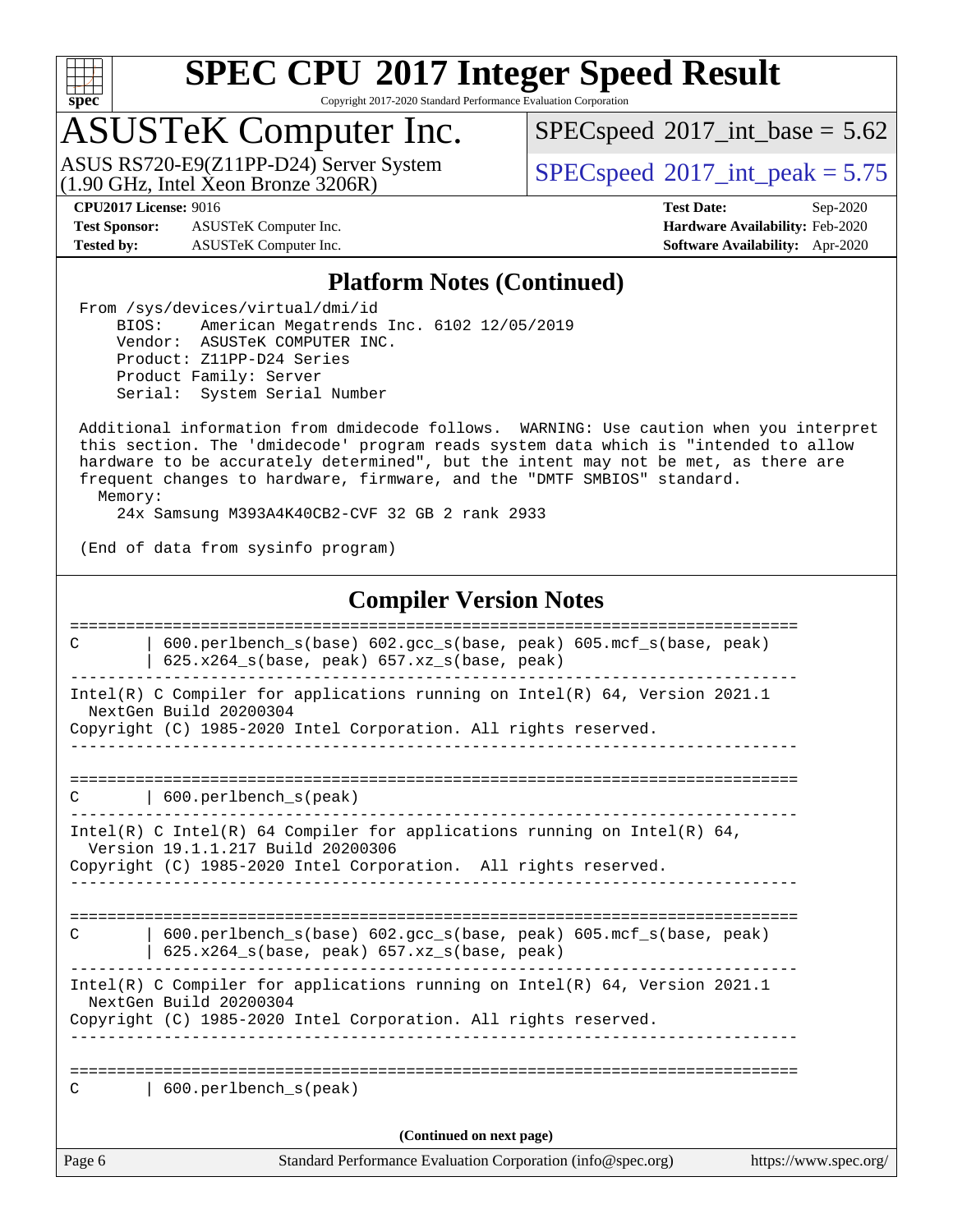

Copyright 2017-2020 Standard Performance Evaluation Corporation

## ASUSTeK Computer Inc.

(1.90 GHz, Intel Xeon Bronze 3206R) ASUS RS720-E9(Z11PP-D24) Server System  $SPECspeed@2017$  $SPECspeed@2017$  int\_peak = 5.75

 $SPECspeed^{\circ}2017\_int\_base = 5.62$  $SPECspeed^{\circ}2017\_int\_base = 5.62$ 

**[Test Sponsor:](http://www.spec.org/auto/cpu2017/Docs/result-fields.html#TestSponsor)** ASUSTeK Computer Inc. **[Hardware Availability:](http://www.spec.org/auto/cpu2017/Docs/result-fields.html#HardwareAvailability)** Feb-2020 **[Tested by:](http://www.spec.org/auto/cpu2017/Docs/result-fields.html#Testedby)** ASUSTeK Computer Inc. **[Software Availability:](http://www.spec.org/auto/cpu2017/Docs/result-fields.html#SoftwareAvailability)** Apr-2020

**[CPU2017 License:](http://www.spec.org/auto/cpu2017/Docs/result-fields.html#CPU2017License)** 9016 **[Test Date:](http://www.spec.org/auto/cpu2017/Docs/result-fields.html#TestDate)** Sep-2020

#### **[Compiler Version Notes \(Continued\)](http://www.spec.org/auto/cpu2017/Docs/result-fields.html#CompilerVersionNotes)**

### **[Base Compiler Invocation](http://www.spec.org/auto/cpu2017/Docs/result-fields.html#BaseCompilerInvocation)**

[C benchmarks](http://www.spec.org/auto/cpu2017/Docs/result-fields.html#Cbenchmarks):

[icc](http://www.spec.org/cpu2017/results/res2020q4/cpu2017-20200925-24018.flags.html#user_CCbase_intel_icc_66fc1ee009f7361af1fbd72ca7dcefbb700085f36577c54f309893dd4ec40d12360134090235512931783d35fd58c0460139e722d5067c5574d8eaf2b3e37e92)

[C++ benchmarks:](http://www.spec.org/auto/cpu2017/Docs/result-fields.html#CXXbenchmarks) [icpc](http://www.spec.org/cpu2017/results/res2020q4/cpu2017-20200925-24018.flags.html#user_CXXbase_intel_icpc_c510b6838c7f56d33e37e94d029a35b4a7bccf4766a728ee175e80a419847e808290a9b78be685c44ab727ea267ec2f070ec5dc83b407c0218cded6866a35d07)

[Fortran benchmarks](http://www.spec.org/auto/cpu2017/Docs/result-fields.html#Fortranbenchmarks): [ifort](http://www.spec.org/cpu2017/results/res2020q4/cpu2017-20200925-24018.flags.html#user_FCbase_intel_ifort_8111460550e3ca792625aed983ce982f94888b8b503583aa7ba2b8303487b4d8a21a13e7191a45c5fd58ff318f48f9492884d4413fa793fd88dd292cad7027ca)

## **[Base Portability Flags](http://www.spec.org/auto/cpu2017/Docs/result-fields.html#BasePortabilityFlags)**

 600.perlbench\_s: [-DSPEC\\_LP64](http://www.spec.org/cpu2017/results/res2020q4/cpu2017-20200925-24018.flags.html#b600.perlbench_s_basePORTABILITY_DSPEC_LP64) [-DSPEC\\_LINUX\\_X64](http://www.spec.org/cpu2017/results/res2020q4/cpu2017-20200925-24018.flags.html#b600.perlbench_s_baseCPORTABILITY_DSPEC_LINUX_X64) 602.gcc\_s: [-DSPEC\\_LP64](http://www.spec.org/cpu2017/results/res2020q4/cpu2017-20200925-24018.flags.html#suite_basePORTABILITY602_gcc_s_DSPEC_LP64) 605.mcf\_s: [-DSPEC\\_LP64](http://www.spec.org/cpu2017/results/res2020q4/cpu2017-20200925-24018.flags.html#suite_basePORTABILITY605_mcf_s_DSPEC_LP64) 620.omnetpp\_s: [-DSPEC\\_LP64](http://www.spec.org/cpu2017/results/res2020q4/cpu2017-20200925-24018.flags.html#suite_basePORTABILITY620_omnetpp_s_DSPEC_LP64) 623.xalancbmk\_s: [-DSPEC\\_LP64](http://www.spec.org/cpu2017/results/res2020q4/cpu2017-20200925-24018.flags.html#suite_basePORTABILITY623_xalancbmk_s_DSPEC_LP64) [-DSPEC\\_LINUX](http://www.spec.org/cpu2017/results/res2020q4/cpu2017-20200925-24018.flags.html#b623.xalancbmk_s_baseCXXPORTABILITY_DSPEC_LINUX) 625.x264\_s: [-DSPEC\\_LP64](http://www.spec.org/cpu2017/results/res2020q4/cpu2017-20200925-24018.flags.html#suite_basePORTABILITY625_x264_s_DSPEC_LP64) 631.deepsjeng\_s: [-DSPEC\\_LP64](http://www.spec.org/cpu2017/results/res2020q4/cpu2017-20200925-24018.flags.html#suite_basePORTABILITY631_deepsjeng_s_DSPEC_LP64)

**(Continued on next page)**

Page 7 Standard Performance Evaluation Corporation [\(info@spec.org\)](mailto:info@spec.org) <https://www.spec.org/>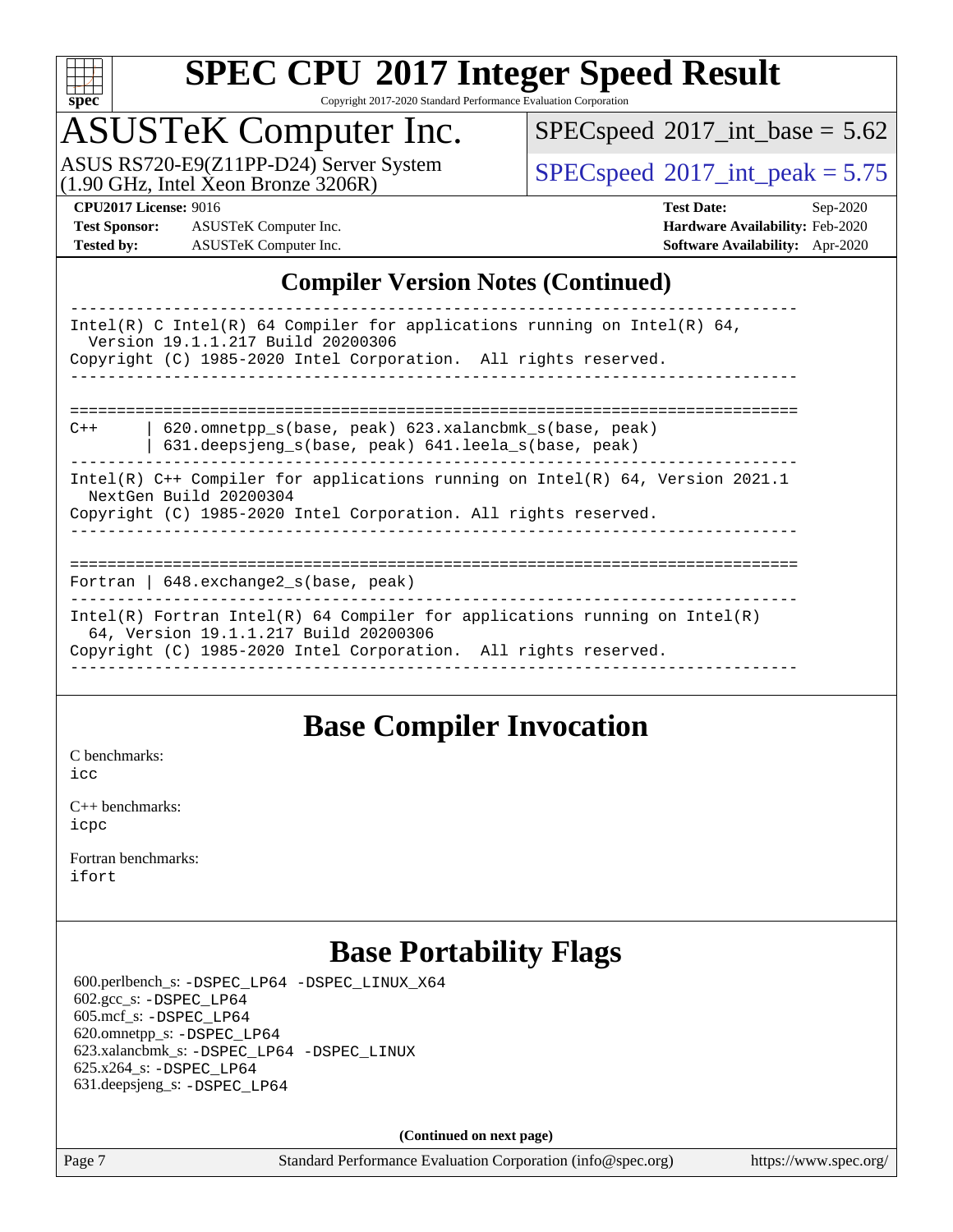

Copyright 2017-2020 Standard Performance Evaluation Corporation

## ASUSTeK Computer Inc.

 $(1.90 \text{ GHz}, \text{Intel } \hat{\text{X}}$ eon Bronze 3206R) ASUS RS720-E9(Z11PP-D24) Server System  $SPECspeed@2017$  $SPECspeed@2017$  int\_peak = 5.75

 $SPECspeed^{\circ}2017\_int\_base = 5.62$  $SPECspeed^{\circ}2017\_int\_base = 5.62$ 

**[Test Sponsor:](http://www.spec.org/auto/cpu2017/Docs/result-fields.html#TestSponsor)** ASUSTeK Computer Inc. **[Hardware Availability:](http://www.spec.org/auto/cpu2017/Docs/result-fields.html#HardwareAvailability)** Feb-2020 **[Tested by:](http://www.spec.org/auto/cpu2017/Docs/result-fields.html#Testedby)** ASUSTeK Computer Inc. **[Software Availability:](http://www.spec.org/auto/cpu2017/Docs/result-fields.html#SoftwareAvailability)** Apr-2020

**[CPU2017 License:](http://www.spec.org/auto/cpu2017/Docs/result-fields.html#CPU2017License)** 9016 **[Test Date:](http://www.spec.org/auto/cpu2017/Docs/result-fields.html#TestDate)** Sep-2020

## **[Base Portability Flags \(Continued\)](http://www.spec.org/auto/cpu2017/Docs/result-fields.html#BasePortabilityFlags)**

 641.leela\_s: [-DSPEC\\_LP64](http://www.spec.org/cpu2017/results/res2020q4/cpu2017-20200925-24018.flags.html#suite_basePORTABILITY641_leela_s_DSPEC_LP64) 648.exchange2\_s: [-DSPEC\\_LP64](http://www.spec.org/cpu2017/results/res2020q4/cpu2017-20200925-24018.flags.html#suite_basePORTABILITY648_exchange2_s_DSPEC_LP64) 657.xz\_s: [-DSPEC\\_LP64](http://www.spec.org/cpu2017/results/res2020q4/cpu2017-20200925-24018.flags.html#suite_basePORTABILITY657_xz_s_DSPEC_LP64)

## **[Base Optimization Flags](http://www.spec.org/auto/cpu2017/Docs/result-fields.html#BaseOptimizationFlags)**

[C benchmarks](http://www.spec.org/auto/cpu2017/Docs/result-fields.html#Cbenchmarks):

[-m64](http://www.spec.org/cpu2017/results/res2020q4/cpu2017-20200925-24018.flags.html#user_CCbase_m64-icc) [-qnextgen](http://www.spec.org/cpu2017/results/res2020q4/cpu2017-20200925-24018.flags.html#user_CCbase_f-qnextgen) [-std=c11](http://www.spec.org/cpu2017/results/res2020q4/cpu2017-20200925-24018.flags.html#user_CCbase_std-icc-std_0e1c27790398a4642dfca32ffe6c27b5796f9c2d2676156f2e42c9c44eaad0c049b1cdb667a270c34d979996257aeb8fc440bfb01818dbc9357bd9d174cb8524) [-Wl,-plugin-opt=-x86-branches-within-32B-boundaries](http://www.spec.org/cpu2017/results/res2020q4/cpu2017-20200925-24018.flags.html#user_CCbase_f-x86-branches-within-32B-boundaries_0098b4e4317ae60947b7b728078a624952a08ac37a3c797dfb4ffeb399e0c61a9dd0f2f44ce917e9361fb9076ccb15e7824594512dd315205382d84209e912f3) [-Wl,-z,muldefs](http://www.spec.org/cpu2017/results/res2020q4/cpu2017-20200925-24018.flags.html#user_CCbase_link_force_multiple1_b4cbdb97b34bdee9ceefcfe54f4c8ea74255f0b02a4b23e853cdb0e18eb4525ac79b5a88067c842dd0ee6996c24547a27a4b99331201badda8798ef8a743f577) [-xCORE-AVX512](http://www.spec.org/cpu2017/results/res2020q4/cpu2017-20200925-24018.flags.html#user_CCbase_f-xCORE-AVX512) [-O3](http://www.spec.org/cpu2017/results/res2020q4/cpu2017-20200925-24018.flags.html#user_CCbase_f-O3) [-ffast-math](http://www.spec.org/cpu2017/results/res2020q4/cpu2017-20200925-24018.flags.html#user_CCbase_f-ffast-math) [-flto](http://www.spec.org/cpu2017/results/res2020q4/cpu2017-20200925-24018.flags.html#user_CCbase_f-flto) [-mfpmath=sse](http://www.spec.org/cpu2017/results/res2020q4/cpu2017-20200925-24018.flags.html#user_CCbase_f-mfpmath_70eb8fac26bde974f8ab713bc9086c5621c0b8d2f6c86f38af0bd7062540daf19db5f3a066d8c6684be05d84c9b6322eb3b5be6619d967835195b93d6c02afa1) [-funroll-loops](http://www.spec.org/cpu2017/results/res2020q4/cpu2017-20200925-24018.flags.html#user_CCbase_f-funroll-loops) [-fuse-ld=gold](http://www.spec.org/cpu2017/results/res2020q4/cpu2017-20200925-24018.flags.html#user_CCbase_f-fuse-ld_920b3586e2b8c6e0748b9c84fa9b744736ba725a32cab14ad8f3d4ad28eecb2f59d1144823d2e17006539a88734fe1fc08fc3035f7676166309105a78aaabc32) [-qopt-mem-layout-trans=4](http://www.spec.org/cpu2017/results/res2020q4/cpu2017-20200925-24018.flags.html#user_CCbase_f-qopt-mem-layout-trans_fa39e755916c150a61361b7846f310bcdf6f04e385ef281cadf3647acec3f0ae266d1a1d22d972a7087a248fd4e6ca390a3634700869573d231a252c784941a8) [-fopenmp](http://www.spec.org/cpu2017/results/res2020q4/cpu2017-20200925-24018.flags.html#user_CCbase_fopenmp_5aa2e47ce4f2ef030ba5d12d5a7a9c4e57167333d78243fcadb80b48d5abb78ff19333f8478e0b2a41e63049eb285965c145ccab7b93db7d0c4d59e4dc6f5591) [-DSPEC\\_OPENMP](http://www.spec.org/cpu2017/results/res2020q4/cpu2017-20200925-24018.flags.html#suite_CCbase_DSPEC_OPENMP) [-L/usr/local/jemalloc64-5.0.1/lib](http://www.spec.org/cpu2017/results/res2020q4/cpu2017-20200925-24018.flags.html#user_CCbase_jemalloc_link_path64_1_cc289568b1a6c0fd3b62c91b824c27fcb5af5e8098e6ad028160d21144ef1b8aef3170d2acf0bee98a8da324cfe4f67d0a3d0c4cc4673d993d694dc2a0df248b) [-ljemalloc](http://www.spec.org/cpu2017/results/res2020q4/cpu2017-20200925-24018.flags.html#user_CCbase_jemalloc_link_lib_d1249b907c500fa1c0672f44f562e3d0f79738ae9e3c4a9c376d49f265a04b9c99b167ecedbf6711b3085be911c67ff61f150a17b3472be731631ba4d0471706)

#### [C++ benchmarks:](http://www.spec.org/auto/cpu2017/Docs/result-fields.html#CXXbenchmarks)

[-m64](http://www.spec.org/cpu2017/results/res2020q4/cpu2017-20200925-24018.flags.html#user_CXXbase_m64-icc) [-qnextgen](http://www.spec.org/cpu2017/results/res2020q4/cpu2017-20200925-24018.flags.html#user_CXXbase_f-qnextgen) [-Wl,-plugin-opt=-x86-branches-within-32B-boundaries](http://www.spec.org/cpu2017/results/res2020q4/cpu2017-20200925-24018.flags.html#user_CXXbase_f-x86-branches-within-32B-boundaries_0098b4e4317ae60947b7b728078a624952a08ac37a3c797dfb4ffeb399e0c61a9dd0f2f44ce917e9361fb9076ccb15e7824594512dd315205382d84209e912f3) [-Wl,-z,muldefs](http://www.spec.org/cpu2017/results/res2020q4/cpu2017-20200925-24018.flags.html#user_CXXbase_link_force_multiple1_b4cbdb97b34bdee9ceefcfe54f4c8ea74255f0b02a4b23e853cdb0e18eb4525ac79b5a88067c842dd0ee6996c24547a27a4b99331201badda8798ef8a743f577) [-xCORE-AVX512](http://www.spec.org/cpu2017/results/res2020q4/cpu2017-20200925-24018.flags.html#user_CXXbase_f-xCORE-AVX512) [-O3](http://www.spec.org/cpu2017/results/res2020q4/cpu2017-20200925-24018.flags.html#user_CXXbase_f-O3) [-ffast-math](http://www.spec.org/cpu2017/results/res2020q4/cpu2017-20200925-24018.flags.html#user_CXXbase_f-ffast-math) [-flto](http://www.spec.org/cpu2017/results/res2020q4/cpu2017-20200925-24018.flags.html#user_CXXbase_f-flto) [-mfpmath=sse](http://www.spec.org/cpu2017/results/res2020q4/cpu2017-20200925-24018.flags.html#user_CXXbase_f-mfpmath_70eb8fac26bde974f8ab713bc9086c5621c0b8d2f6c86f38af0bd7062540daf19db5f3a066d8c6684be05d84c9b6322eb3b5be6619d967835195b93d6c02afa1) [-funroll-loops](http://www.spec.org/cpu2017/results/res2020q4/cpu2017-20200925-24018.flags.html#user_CXXbase_f-funroll-loops) [-fuse-ld=gold](http://www.spec.org/cpu2017/results/res2020q4/cpu2017-20200925-24018.flags.html#user_CXXbase_f-fuse-ld_920b3586e2b8c6e0748b9c84fa9b744736ba725a32cab14ad8f3d4ad28eecb2f59d1144823d2e17006539a88734fe1fc08fc3035f7676166309105a78aaabc32) [-qopt-mem-layout-trans=4](http://www.spec.org/cpu2017/results/res2020q4/cpu2017-20200925-24018.flags.html#user_CXXbase_f-qopt-mem-layout-trans_fa39e755916c150a61361b7846f310bcdf6f04e385ef281cadf3647acec3f0ae266d1a1d22d972a7087a248fd4e6ca390a3634700869573d231a252c784941a8) [-L/usr/local/IntelCompiler19/compilers\\_and\\_libraries\\_2020.1.217/linux/compiler/lib/intel64\\_lin](http://www.spec.org/cpu2017/results/res2020q4/cpu2017-20200925-24018.flags.html#user_CXXbase_linkpath_2cb6f503891ebf8baee7515f4e7d4ec1217444d1d05903cc0091ac4158de400651d2b2313a9fa414cb8a8f0e16ab029634f5c6db340f400369c190d4db8a54a0) [-lqkmalloc](http://www.spec.org/cpu2017/results/res2020q4/cpu2017-20200925-24018.flags.html#user_CXXbase_qkmalloc_link_lib_79a818439969f771c6bc311cfd333c00fc099dad35c030f5aab9dda831713d2015205805422f83de8875488a2991c0a156aaa600e1f9138f8fc37004abc96dc5)

#### [Fortran benchmarks:](http://www.spec.org/auto/cpu2017/Docs/result-fields.html#Fortranbenchmarks)

[-m64](http://www.spec.org/cpu2017/results/res2020q4/cpu2017-20200925-24018.flags.html#user_FCbase_m64-icc) [-Wl,-plugin-opt=-x86-branches-within-32B-boundaries](http://www.spec.org/cpu2017/results/res2020q4/cpu2017-20200925-24018.flags.html#user_FCbase_f-x86-branches-within-32B-boundaries_0098b4e4317ae60947b7b728078a624952a08ac37a3c797dfb4ffeb399e0c61a9dd0f2f44ce917e9361fb9076ccb15e7824594512dd315205382d84209e912f3) [-xCORE-AVX512](http://www.spec.org/cpu2017/results/res2020q4/cpu2017-20200925-24018.flags.html#user_FCbase_f-xCORE-AVX512) [-O3](http://www.spec.org/cpu2017/results/res2020q4/cpu2017-20200925-24018.flags.html#user_FCbase_f-O3) [-ipo](http://www.spec.org/cpu2017/results/res2020q4/cpu2017-20200925-24018.flags.html#user_FCbase_f-ipo) [-no-prec-div](http://www.spec.org/cpu2017/results/res2020q4/cpu2017-20200925-24018.flags.html#user_FCbase_f-no-prec-div) [-qopt-mem-layout-trans=4](http://www.spec.org/cpu2017/results/res2020q4/cpu2017-20200925-24018.flags.html#user_FCbase_f-qopt-mem-layout-trans_fa39e755916c150a61361b7846f310bcdf6f04e385ef281cadf3647acec3f0ae266d1a1d22d972a7087a248fd4e6ca390a3634700869573d231a252c784941a8) [-nostandard-realloc-lhs](http://www.spec.org/cpu2017/results/res2020q4/cpu2017-20200925-24018.flags.html#user_FCbase_f_2003_std_realloc_82b4557e90729c0f113870c07e44d33d6f5a304b4f63d4c15d2d0f1fab99f5daaed73bdb9275d9ae411527f28b936061aa8b9c8f2d63842963b95c9dd6426b8a) [-align array32byte](http://www.spec.org/cpu2017/results/res2020q4/cpu2017-20200925-24018.flags.html#user_FCbase_align_array32byte_b982fe038af199962ba9a80c053b8342c548c85b40b8e86eb3cc33dee0d7986a4af373ac2d51c3f7cf710a18d62fdce2948f201cd044323541f22fc0fffc51b6) [-mbranches-within-32B-boundaries](http://www.spec.org/cpu2017/results/res2020q4/cpu2017-20200925-24018.flags.html#user_FCbase_f-mbranches-within-32B-boundaries)

### **[Peak Compiler Invocation](http://www.spec.org/auto/cpu2017/Docs/result-fields.html#PeakCompilerInvocation)**

[C benchmarks](http://www.spec.org/auto/cpu2017/Docs/result-fields.html#Cbenchmarks):  $i$ cc

[C++ benchmarks:](http://www.spec.org/auto/cpu2017/Docs/result-fields.html#CXXbenchmarks) [icpc](http://www.spec.org/cpu2017/results/res2020q4/cpu2017-20200925-24018.flags.html#user_CXXpeak_intel_icpc_c510b6838c7f56d33e37e94d029a35b4a7bccf4766a728ee175e80a419847e808290a9b78be685c44ab727ea267ec2f070ec5dc83b407c0218cded6866a35d07)

[Fortran benchmarks](http://www.spec.org/auto/cpu2017/Docs/result-fields.html#Fortranbenchmarks): [ifort](http://www.spec.org/cpu2017/results/res2020q4/cpu2017-20200925-24018.flags.html#user_FCpeak_intel_ifort_8111460550e3ca792625aed983ce982f94888b8b503583aa7ba2b8303487b4d8a21a13e7191a45c5fd58ff318f48f9492884d4413fa793fd88dd292cad7027ca)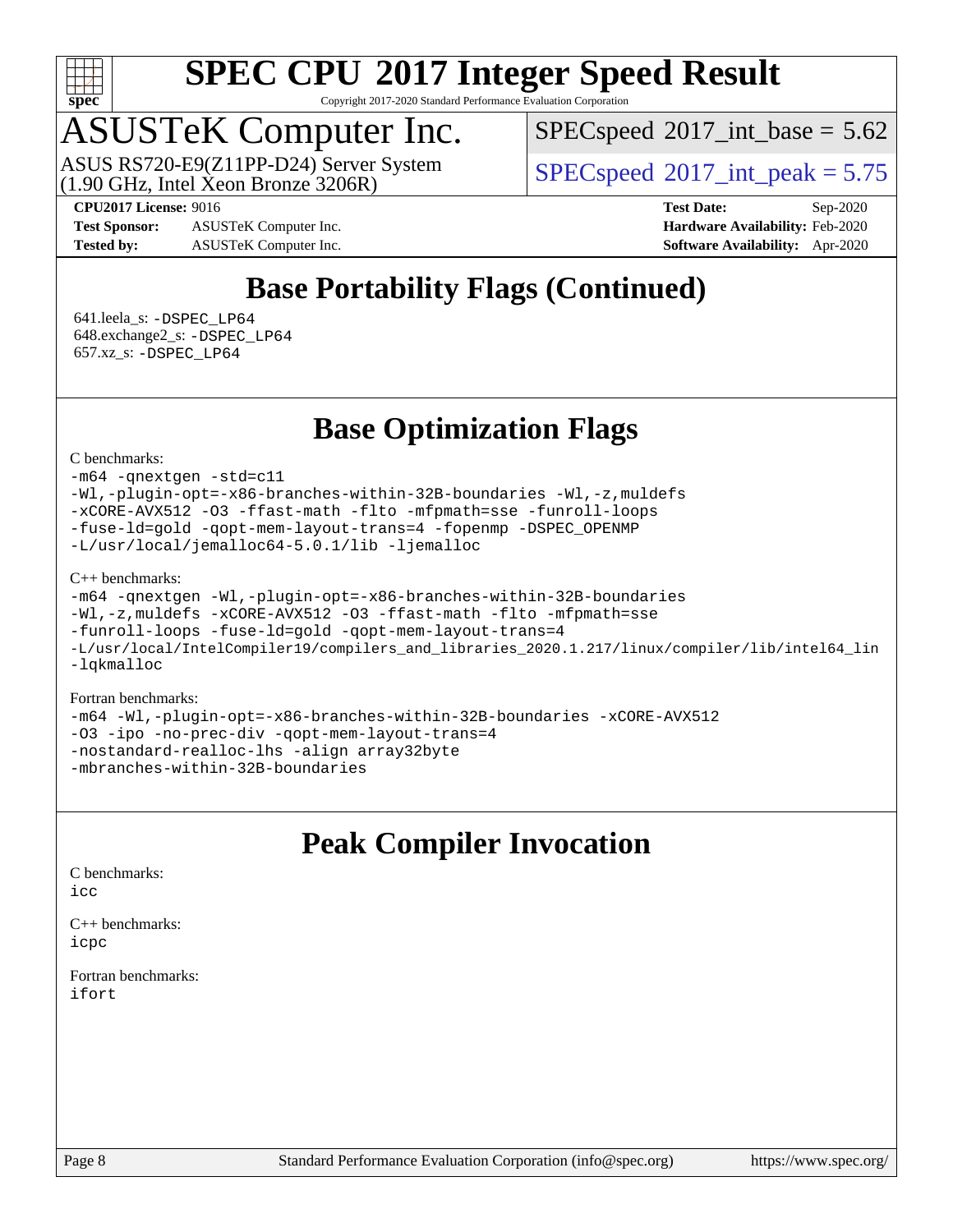

Copyright 2017-2020 Standard Performance Evaluation Corporation

## ASUSTeK Computer Inc.

(1.90 GHz, Intel Xeon Bronze 3206R) ASUS RS720-E9(Z11PP-D24) Server System  $SPECspeed@2017$  $SPECspeed@2017$  int\_peak = 5.75

 $SPECspeed^{\circ}2017\_int\_base = 5.62$  $SPECspeed^{\circ}2017\_int\_base = 5.62$ 

**[Test Sponsor:](http://www.spec.org/auto/cpu2017/Docs/result-fields.html#TestSponsor)** ASUSTeK Computer Inc. **[Hardware Availability:](http://www.spec.org/auto/cpu2017/Docs/result-fields.html#HardwareAvailability)** Feb-2020 **[Tested by:](http://www.spec.org/auto/cpu2017/Docs/result-fields.html#Testedby)** ASUSTeK Computer Inc. **[Software Availability:](http://www.spec.org/auto/cpu2017/Docs/result-fields.html#SoftwareAvailability)** Apr-2020

**[CPU2017 License:](http://www.spec.org/auto/cpu2017/Docs/result-fields.html#CPU2017License)** 9016 **[Test Date:](http://www.spec.org/auto/cpu2017/Docs/result-fields.html#TestDate)** Sep-2020

## **[Peak Portability Flags](http://www.spec.org/auto/cpu2017/Docs/result-fields.html#PeakPortabilityFlags)**

 600.perlbench\_s: [-DSPEC\\_LP64](http://www.spec.org/cpu2017/results/res2020q4/cpu2017-20200925-24018.flags.html#b600.perlbench_s_peakPORTABILITY_DSPEC_LP64) [-DSPEC\\_LINUX\\_X64](http://www.spec.org/cpu2017/results/res2020q4/cpu2017-20200925-24018.flags.html#b600.perlbench_s_peakCPORTABILITY_DSPEC_LINUX_X64)  $602.\text{gcc}\$ :  $-$ DSPEC\_LP64(\*)  $-$ DSPEC\_LP64 605.mcf\_s: [-DSPEC\\_LP64](http://www.spec.org/cpu2017/results/res2020q4/cpu2017-20200925-24018.flags.html#suite_peakPORTABILITY605_mcf_s_DSPEC_LP64) 620.omnetpp\_s: [-DSPEC\\_LP64](http://www.spec.org/cpu2017/results/res2020q4/cpu2017-20200925-24018.flags.html#suite_peakPORTABILITY620_omnetpp_s_DSPEC_LP64) 623.xalancbmk\_s: [-DSPEC\\_LP64](http://www.spec.org/cpu2017/results/res2020q4/cpu2017-20200925-24018.flags.html#suite_peakPORTABILITY623_xalancbmk_s_DSPEC_LP64) [-DSPEC\\_LINUX](http://www.spec.org/cpu2017/results/res2020q4/cpu2017-20200925-24018.flags.html#b623.xalancbmk_s_peakCXXPORTABILITY_DSPEC_LINUX) 625.x264\_s: [-DSPEC\\_LP64](http://www.spec.org/cpu2017/results/res2020q4/cpu2017-20200925-24018.flags.html#suite_peakPORTABILITY625_x264_s_DSPEC_LP64) 631.deepsjeng\_s: [-DSPEC\\_LP64](http://www.spec.org/cpu2017/results/res2020q4/cpu2017-20200925-24018.flags.html#suite_peakPORTABILITY631_deepsjeng_s_DSPEC_LP64) 641.leela\_s: [-DSPEC\\_LP64](http://www.spec.org/cpu2017/results/res2020q4/cpu2017-20200925-24018.flags.html#suite_peakPORTABILITY641_leela_s_DSPEC_LP64) 648.exchange2\_s: [-DSPEC\\_LP64](http://www.spec.org/cpu2017/results/res2020q4/cpu2017-20200925-24018.flags.html#suite_peakPORTABILITY648_exchange2_s_DSPEC_LP64) 657.xz\_s: [-DSPEC\\_LP64](http://www.spec.org/cpu2017/results/res2020q4/cpu2017-20200925-24018.flags.html#suite_peakPORTABILITY657_xz_s_DSPEC_LP64)

(\*) Indicates a portability flag that was found in a non-portability variable.

## **[Peak Optimization Flags](http://www.spec.org/auto/cpu2017/Docs/result-fields.html#PeakOptimizationFlags)**

[C benchmarks](http://www.spec.org/auto/cpu2017/Docs/result-fields.html#Cbenchmarks):

```
 600.perlbench_s: -Wl,-z,muldefs -prof-gen(pass 1) -prof-use(pass 2)
-xCORE-AVX512 -ipo -O3 -no-prec-div
-qopt-mem-layout-trans=4 -fno-strict-overflow
-mbranches-within-32B-boundaries
-L/usr/local/jemalloc64-5.0.1/lib -ljemalloc
```
 602.gcc\_s: [-m64](http://www.spec.org/cpu2017/results/res2020q4/cpu2017-20200925-24018.flags.html#user_peakCCLD602_gcc_s_m64-icc) [-qnextgen](http://www.spec.org/cpu2017/results/res2020q4/cpu2017-20200925-24018.flags.html#user_peakCCLD602_gcc_s_f-qnextgen) [-std=c11](http://www.spec.org/cpu2017/results/res2020q4/cpu2017-20200925-24018.flags.html#user_peakCCLD602_gcc_s_std-icc-std_0e1c27790398a4642dfca32ffe6c27b5796f9c2d2676156f2e42c9c44eaad0c049b1cdb667a270c34d979996257aeb8fc440bfb01818dbc9357bd9d174cb8524) [-fuse-ld=gold](http://www.spec.org/cpu2017/results/res2020q4/cpu2017-20200925-24018.flags.html#user_peakCCLD602_gcc_s_f-fuse-ld_920b3586e2b8c6e0748b9c84fa9b744736ba725a32cab14ad8f3d4ad28eecb2f59d1144823d2e17006539a88734fe1fc08fc3035f7676166309105a78aaabc32) [-Wl,-plugin-opt=-x86-branches-within-32B-boundaries](http://www.spec.org/cpu2017/results/res2020q4/cpu2017-20200925-24018.flags.html#user_peakLDFLAGS602_gcc_s_f-x86-branches-within-32B-boundaries_0098b4e4317ae60947b7b728078a624952a08ac37a3c797dfb4ffeb399e0c61a9dd0f2f44ce917e9361fb9076ccb15e7824594512dd315205382d84209e912f3) [-Wl,-z,muldefs](http://www.spec.org/cpu2017/results/res2020q4/cpu2017-20200925-24018.flags.html#user_peakEXTRA_LDFLAGS602_gcc_s_link_force_multiple1_b4cbdb97b34bdee9ceefcfe54f4c8ea74255f0b02a4b23e853cdb0e18eb4525ac79b5a88067c842dd0ee6996c24547a27a4b99331201badda8798ef8a743f577) [-fprofile-generate](http://www.spec.org/cpu2017/results/res2020q4/cpu2017-20200925-24018.flags.html#user_peakPASS1_CFLAGSPASS1_LDFLAGS602_gcc_s_fprofile-generate)(pass 1) [-fprofile-use=default.profdata](http://www.spec.org/cpu2017/results/res2020q4/cpu2017-20200925-24018.flags.html#user_peakPASS2_CFLAGSPASS2_LDFLAGS602_gcc_s_fprofile-use_56aeee182b92ec249f9670f17c9b8e7d83fe2d25538e35a2cf64c434b579a2235a8b8fc66ef5678d24461366bbab9d486c870d8a72905233fc08e43eefe3cd80)(pass 2) [-xCORE-AVX512](http://www.spec.org/cpu2017/results/res2020q4/cpu2017-20200925-24018.flags.html#user_peakCOPTIMIZEPASS1_CFLAGSPASS1_LDFLAGS602_gcc_s_f-xCORE-AVX512) [-flto](http://www.spec.org/cpu2017/results/res2020q4/cpu2017-20200925-24018.flags.html#user_peakCOPTIMIZEPASS1_CFLAGSPASS1_LDFLAGS602_gcc_s_f-flto) [-Ofast](http://www.spec.org/cpu2017/results/res2020q4/cpu2017-20200925-24018.flags.html#user_peakPASS1_CFLAGSPASS1_LDFLAGS602_gcc_s_f-Ofast)(pass 1) [-O3](http://www.spec.org/cpu2017/results/res2020q4/cpu2017-20200925-24018.flags.html#user_peakCOPTIMIZE602_gcc_s_f-O3) [-ffast-math](http://www.spec.org/cpu2017/results/res2020q4/cpu2017-20200925-24018.flags.html#user_peakCOPTIMIZE602_gcc_s_f-ffast-math) [-qopt-mem-layout-trans=4](http://www.spec.org/cpu2017/results/res2020q4/cpu2017-20200925-24018.flags.html#user_peakCOPTIMIZE602_gcc_s_f-qopt-mem-layout-trans_fa39e755916c150a61361b7846f310bcdf6f04e385ef281cadf3647acec3f0ae266d1a1d22d972a7087a248fd4e6ca390a3634700869573d231a252c784941a8) [-L/usr/local/jemalloc64-5.0.1/lib](http://www.spec.org/cpu2017/results/res2020q4/cpu2017-20200925-24018.flags.html#user_peakEXTRA_LIBS602_gcc_s_jemalloc_link_path64_1_cc289568b1a6c0fd3b62c91b824c27fcb5af5e8098e6ad028160d21144ef1b8aef3170d2acf0bee98a8da324cfe4f67d0a3d0c4cc4673d993d694dc2a0df248b) [-ljemalloc](http://www.spec.org/cpu2017/results/res2020q4/cpu2017-20200925-24018.flags.html#user_peakEXTRA_LIBS602_gcc_s_jemalloc_link_lib_d1249b907c500fa1c0672f44f562e3d0f79738ae9e3c4a9c376d49f265a04b9c99b167ecedbf6711b3085be911c67ff61f150a17b3472be731631ba4d0471706)

 $605 \text{.mcf}\text{.s.}$  basepeak = yes

 625.x264\_s: [-m64](http://www.spec.org/cpu2017/results/res2020q4/cpu2017-20200925-24018.flags.html#user_peakCCLD625_x264_s_m64-icc) [-qnextgen](http://www.spec.org/cpu2017/results/res2020q4/cpu2017-20200925-24018.flags.html#user_peakCCLD625_x264_s_f-qnextgen) [-std=c11](http://www.spec.org/cpu2017/results/res2020q4/cpu2017-20200925-24018.flags.html#user_peakCCLD625_x264_s_std-icc-std_0e1c27790398a4642dfca32ffe6c27b5796f9c2d2676156f2e42c9c44eaad0c049b1cdb667a270c34d979996257aeb8fc440bfb01818dbc9357bd9d174cb8524) [-Wl,-plugin-opt=-x86-branches-within-32B-boundaries](http://www.spec.org/cpu2017/results/res2020q4/cpu2017-20200925-24018.flags.html#user_peakLDFLAGS625_x264_s_f-x86-branches-within-32B-boundaries_0098b4e4317ae60947b7b728078a624952a08ac37a3c797dfb4ffeb399e0c61a9dd0f2f44ce917e9361fb9076ccb15e7824594512dd315205382d84209e912f3) [-Wl,-z,muldefs](http://www.spec.org/cpu2017/results/res2020q4/cpu2017-20200925-24018.flags.html#user_peakEXTRA_LDFLAGS625_x264_s_link_force_multiple1_b4cbdb97b34bdee9ceefcfe54f4c8ea74255f0b02a4b23e853cdb0e18eb4525ac79b5a88067c842dd0ee6996c24547a27a4b99331201badda8798ef8a743f577) [-xCORE-AVX512](http://www.spec.org/cpu2017/results/res2020q4/cpu2017-20200925-24018.flags.html#user_peakCOPTIMIZE625_x264_s_f-xCORE-AVX512) [-flto](http://www.spec.org/cpu2017/results/res2020q4/cpu2017-20200925-24018.flags.html#user_peakCOPTIMIZE625_x264_s_f-flto) [-O3](http://www.spec.org/cpu2017/results/res2020q4/cpu2017-20200925-24018.flags.html#user_peakCOPTIMIZE625_x264_s_f-O3) [-ffast-math](http://www.spec.org/cpu2017/results/res2020q4/cpu2017-20200925-24018.flags.html#user_peakCOPTIMIZE625_x264_s_f-ffast-math) [-fuse-ld=gold](http://www.spec.org/cpu2017/results/res2020q4/cpu2017-20200925-24018.flags.html#user_peakCOPTIMIZE625_x264_s_f-fuse-ld_920b3586e2b8c6e0748b9c84fa9b744736ba725a32cab14ad8f3d4ad28eecb2f59d1144823d2e17006539a88734fe1fc08fc3035f7676166309105a78aaabc32) [-qopt-mem-layout-trans=4](http://www.spec.org/cpu2017/results/res2020q4/cpu2017-20200925-24018.flags.html#user_peakCOPTIMIZE625_x264_s_f-qopt-mem-layout-trans_fa39e755916c150a61361b7846f310bcdf6f04e385ef281cadf3647acec3f0ae266d1a1d22d972a7087a248fd4e6ca390a3634700869573d231a252c784941a8) [-fno-alias](http://www.spec.org/cpu2017/results/res2020q4/cpu2017-20200925-24018.flags.html#user_peakEXTRA_OPTIMIZE625_x264_s_f-no-alias_77dbac10d91cbfe898fbf4a29d1b29b694089caa623bdd1baccc9957d4edbe8d106c0b357e2748a65b44fc9e83d78098bb898077f3fe92f9faf24f7bd4a07ed7) [-L/usr/local/jemalloc64-5.0.1/lib](http://www.spec.org/cpu2017/results/res2020q4/cpu2017-20200925-24018.flags.html#user_peakEXTRA_LIBS625_x264_s_jemalloc_link_path64_1_cc289568b1a6c0fd3b62c91b824c27fcb5af5e8098e6ad028160d21144ef1b8aef3170d2acf0bee98a8da324cfe4f67d0a3d0c4cc4673d993d694dc2a0df248b) [-ljemalloc](http://www.spec.org/cpu2017/results/res2020q4/cpu2017-20200925-24018.flags.html#user_peakEXTRA_LIBS625_x264_s_jemalloc_link_lib_d1249b907c500fa1c0672f44f562e3d0f79738ae9e3c4a9c376d49f265a04b9c99b167ecedbf6711b3085be911c67ff61f150a17b3472be731631ba4d0471706)

657.xz\_s: basepeak = yes

[C++ benchmarks:](http://www.spec.org/auto/cpu2017/Docs/result-fields.html#CXXbenchmarks)

620.omnetpp\_s: basepeak = yes

**(Continued on next page)**